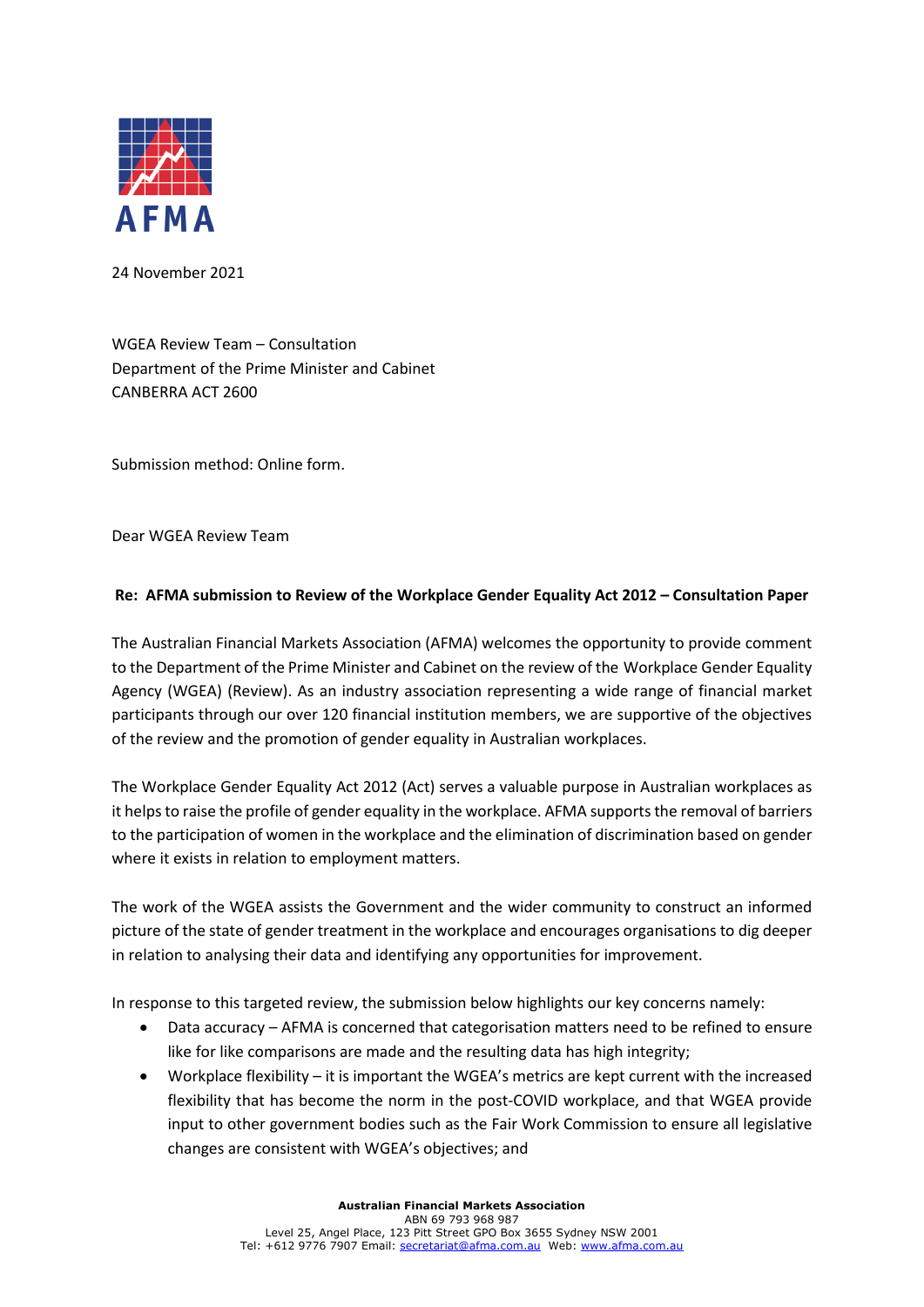• Administrative efficiency – WGEA's processes could benefit from increased refinement, improvements in efficiency, and reduction in burden for contributors.

We trust our comments are of assistance and welcome further engagement on this important area.

Yours sincerely

Dania Jeffree

Damian Jeffree **Senior Director of Policy**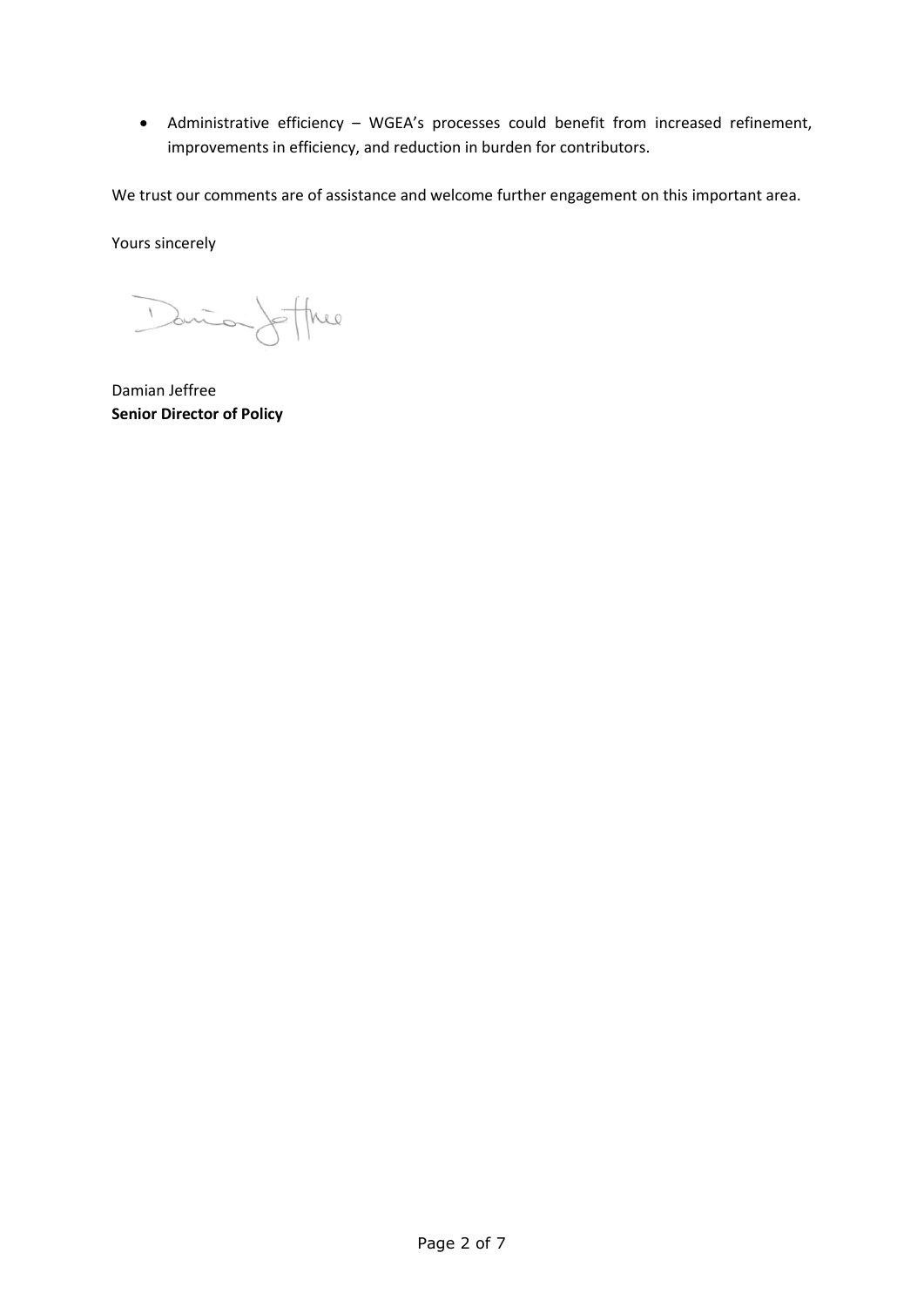## **Responses to consultative questions**

*1. Are the functions and powers of WGEA appropriate for promoting and improving gender equality in the workplace? How effective is WGEA in achieving its functions to promote and improve gender equality in the workplace including by enabling relevant employers to report on the gender equality indicators, developing benchmarks and reports, undertaking research, education and leading practice programs and contributing to the public discussion on gender equality?*

AFMA believes that the functions and powers of WGEA are appropriate for promoting and improving gender equality in the workplace.

As mentioned above, WGEA should work closely with other governing bodies to ensure that any changes to employment related legislation do not impact an organisation's ability to meet WGEA's objectives or minimum standards. For example, the 2020 Modern Award Amendments to the Banking and Finance Award significantly impacted many organisations' ability to allow some employees to work flexible hours by creating additional administrative burden and increased costs.

In our responses to further questions, we note some areas where there is scope for improvements to ensure that WGEA is as effective and efficient as possible in fulfilling its functions.

*2. What is your experience of what works to improve gender equality in your workplace? How do you currently engage with WGEA and use the reporting process and their resources to improve gender equality? What changes, if any, would you like to see in the areas of future focus for WGEA to further promote and improve gender equality over the next ten years?*

The WGEA reporting requirements provide a good template of actions and activities that, if fully delivered, provide a strong platform for achieving further improvements in gender equality. AFMA believes that WGEA could focus more on providing thought leadership in ways to improve gender diversity and be more proactive in sharing or identifying best practices across the business community. This is further explored under question 9 below.

# Data sharing

AFMA would support greater assurances around the confidentiality of sensitive information of an organisation's employees that is required to be provided in WGEA submissions.

We note there are some limitations to the completeness of data that might be shared across government agencies. For example, the Australian Tax Office's Single Touch payroll does not account for all types of salary arrangements. While the Single Touch payroll manages the salary component of an employee's overall remuneration, it is not complete as it does not factor in more complex salary packaging arrangements or equity awards.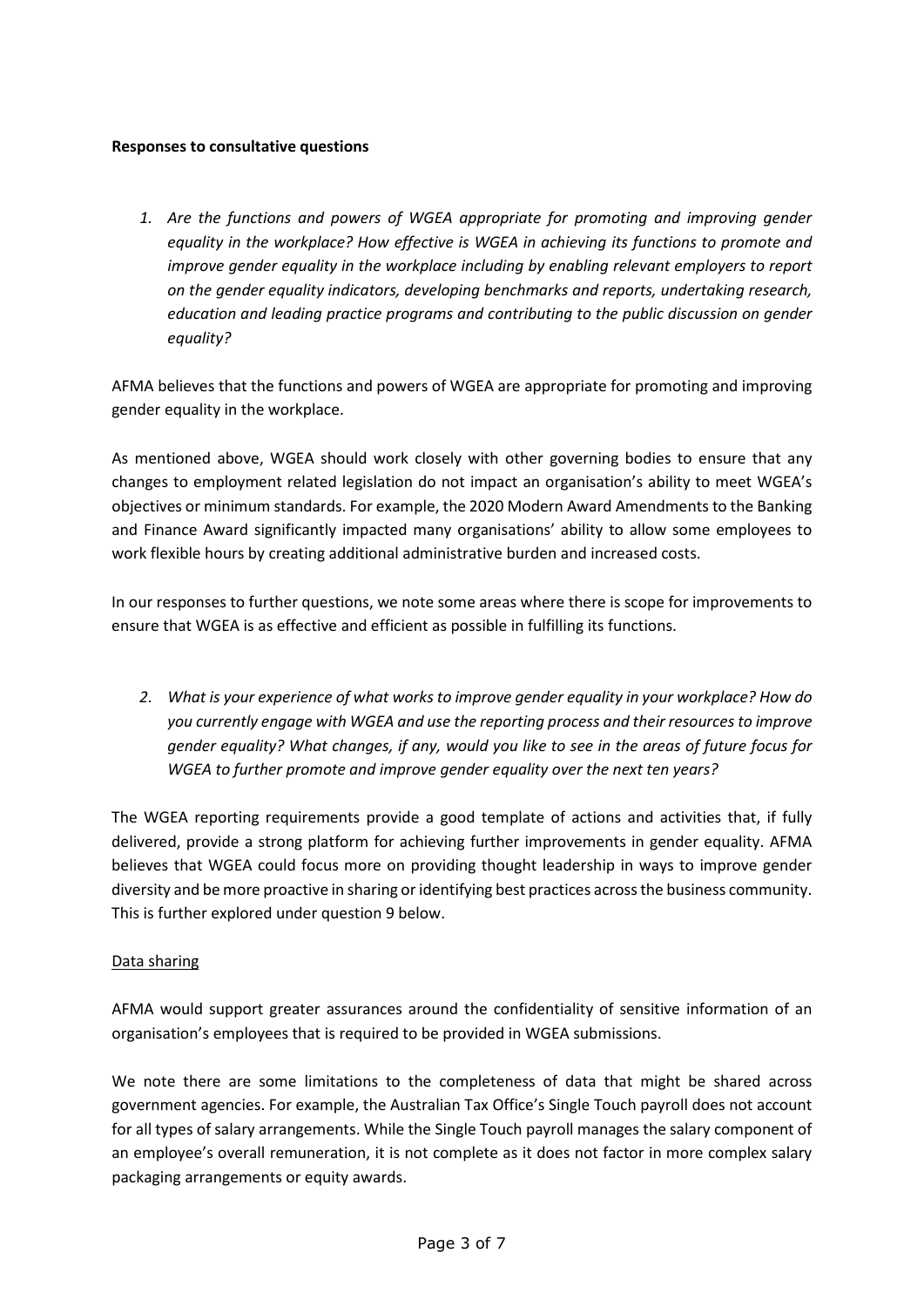*3. Should the coverage of the Workplace Gender Equality Act be further changed? Specifically, should the definition of 'relevant employer' be expanded? If so, would additional considerations need to be factored in for new reporting employers?*

AFMA makes no comment but would support the broadening of organisations captured to include the public service organisations given the number of employees employed by these organisations.

*4. Are the gender equality indicators (GEIs) in the Workplace Gender Equality Act, and the data collected with respect to the GEIs, appropriate to promote and improve gender equality? How could they be improved?*

The GEIs and the data collected with respect to the GEIs are generally appropriate to promote and improve gender equality.

We do note our concerns, however, that WGEA should seek to ensure that the increased flexibility in work arrangements that has accelerated due to COVID-19 are appropriately captured by the survey methodologies. We suggest that the survey questionnaire be shared with the industry to ensure that the framing is consistent and relevant to the way work arrangements have evolved.

*5. In addition to gender, should WGEA collect other data on diversity and inclusion criteria on a mandatory basis, to enable a more nuanced analysis of men and women's experiences in the workplace? If yes, please specify criteria (eg cultural and linguistic diversity, disability, age, location of primary workplace). If not, why not?*

The principal objects of the Workplace Gender Equality Act 2012 have a clear and exclusive focus on gender equality. Extension of this remit to other diversity criteria is a matter that should properly be considered by Parliament.

At this time AFMA holds that there should be no requirement for the collection of further measures of diversity to be mandated. The collection ofsuch sensitive granular data around linguistics or culture, etc. could only occur in a properly regulated structure where clear guiderails provide firms with appropriate protections.

In this context we note that many firms do not currently collect some of the criteria mentioned above by WGEA.

*6. How could data be better collected and/or used by WGEA to promote and improve gender equality? Should there be some form of pay transparency – should remuneration data in some form be public?*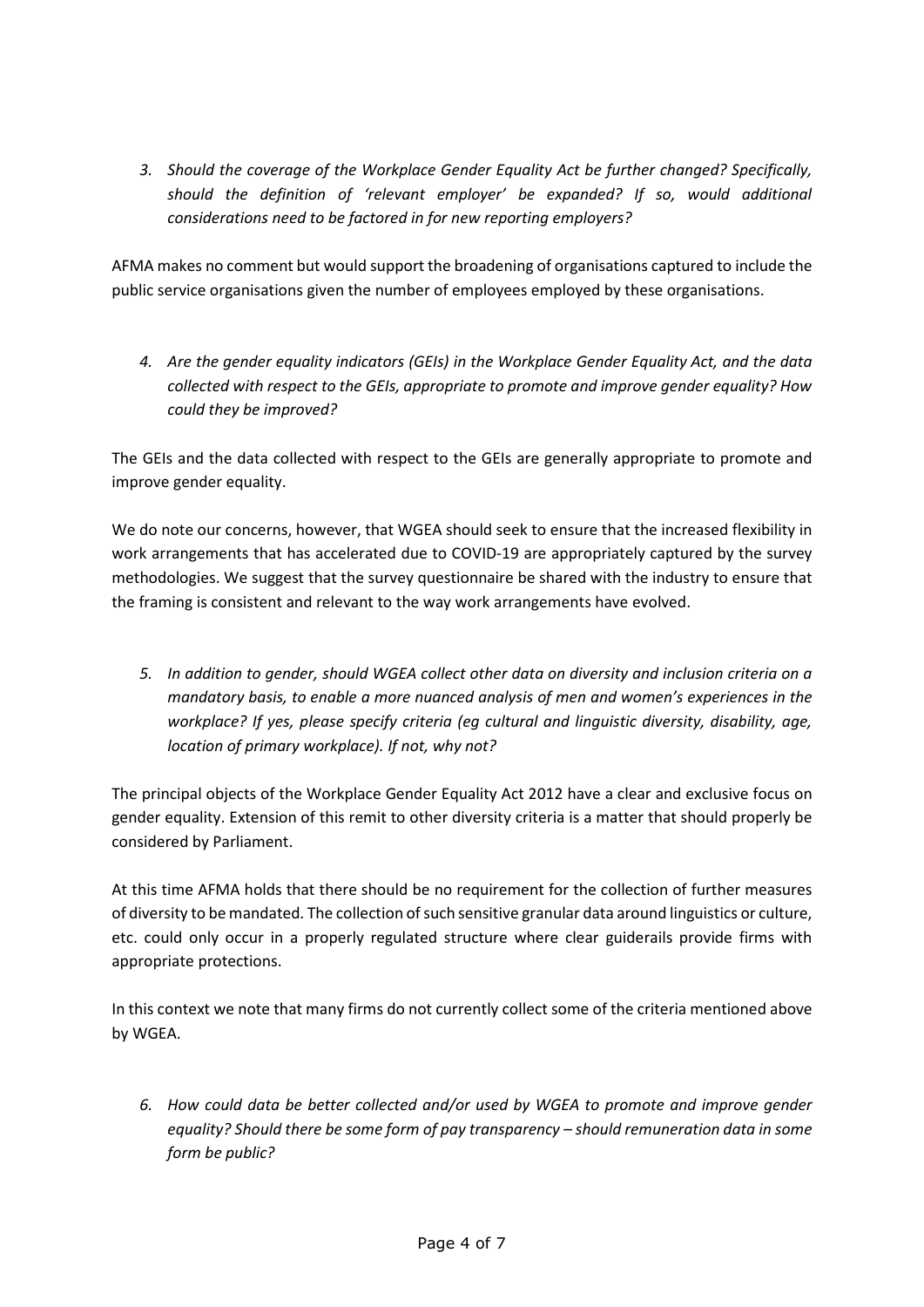AFMA notes from industry feedback that ANZSCO codes are not a widely used role classification scheme in the private sector. Previously, the same Industry Subdivision code was used for each employee and the requirement in future to use specific Industry Class codes by employee would incur considerable time and effort.

AFMA supports the importance of equal pay for equal work. For statistics around equal pay for equal work to be accurate requires categorisation systems that ensure clear like-for-like comparisons. Categorisation systems that classify employees who have significantly different underlying work responsibilities under the same code risk creating misleading data.

There are limitations in the ANZSCO codes system that should be reviewed in this regard. For example, the role of 'Compliance managers' within firms, long a significant category in financial firms, does not have a specific code in the ANZSCO scheme.

# Data quality and analysis

Consistency is also necessary in the interpretation of definitions particularly for comparisons to be coherent across different firms. Currently, there is a risk that the integrity of data may be compromised due to the lack of clarity around definitions. For example, the pay categories of base salary, fixed remuneration and total remuneration, and the pay components which should be considered for each category, are not specifically defined. Clearly defined, standard terms around remuneration and employee levels would assist in maintaining data consistency. In this regard we also suggest including worked examples along with definitions to help employers prepare more comparable reporting templates. The templates themselves should also be consistent.

Our members' experience is that the current requirement for pay remuneration data based on an employee's level may not provide WGEA with optimally accurate gender-based data. Nor does the WGEA submission give organisations the opportunity to provide relevant context to correct potentially misleading data. For example, an employee at a Director level in a revenue-generating role for a company is more likely to earn more than a Director level employee working in a support role.

Comparing pay on like-for-like roles rather than level would be preferable and would be more likely to create accurate data for WGEA analysis and interpretation.

AFMA also suggests a check on the utility of some elements of the data collection including for example the requirement to submit raw numbers on resignations, promotions, hires, etc. Percentages of relevant workforce parameters might be preferred as the raw numbers themselves may not provide much useful information given their dependence on organisational size. Similarly, data around annual leave cash outs, an entirely voluntary practice may not be of significant utility to WGEA.

Remuneration is highly sensitive data. Firms compete aggressively to hire and retain staff, it is commercial data, and should not be made public.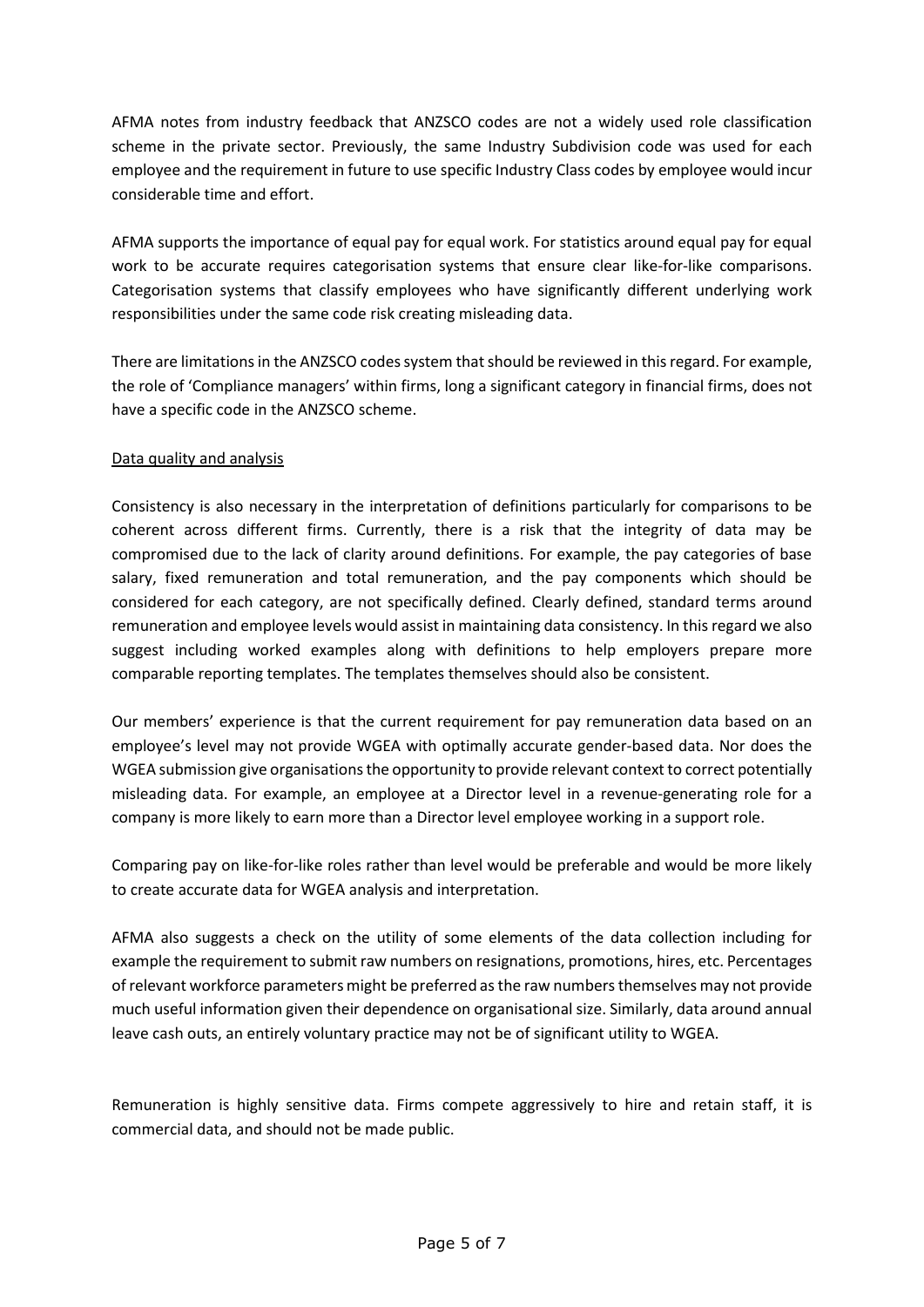*7. Are there changes that could be made to the Workplace Gender Equality Act that would help reduce the regulatory burden on relevant employers while continuing to enable WGEA to promote and improve gender equality? Should other data sources, such as Single Touch Payroll data, be used by WGEA instead of employers providing the same data to two Government agencies?*

# Reporting requirements

We recommend setting the reporting period to be biennial instead of annual.

The length of the reporting period should reflect a balance between minimising administrative load for reporting entities and ensuring that data does not become stale. A two-year timeframe would better reflect the period over which changes become fully reflected in data. Changing to two-year reporting would halve the administrative impost on organisations' resources, a substantive saving.

In the event WGEA, for its own purposes, wishes to receive annual data we suggest assigning reporting entities to one of two groups, each reporting on alternate years. We would expect the statistical accuracy of a 50% sample each year would be very high.

*8. Could the minimum standards be expanded to improve the way they drive practical gender equality outcomes in workplaces? What would employers need to do to implement these changes in their workplace? Should Minimum Standards apply to all reporting employers, not just those with 500 or more employees?*

We recognise that the metric of 500 employees is crude and may not capture all regulated firms with significant businesses. However, AFMA is concerned about the high impost around establishing written policies for small organisations, particularly alongside the many other regulatory requirements with which they must comply. We also caution that these requirements may also work against some of the government's intent to improve Australia's attractiveness as an international financial centre.

*9. Are the compliance mechanisms in the Workplace Gender Equality Act, and consequences for non-compliance, effective to promote and improve gender equality? If not, how could they be improved?*

WGEA could consider providing more supportive guidance to the industry and clear examples to assist in uplifting gender equality standards. We caution against a punitive approach. Firms are presently supportive and open to engagement and collaboration. Shifting to a more punitive approach risks firms moving to be more cautious about their engagement with WGEA.

WGEA could showcase and share good practice, and potentially work with relevant community groups to support firms that have good practices in place. We encourage a collaborative and supportive stance rather than a punitive approach that may risk an antagonistic dynamic.